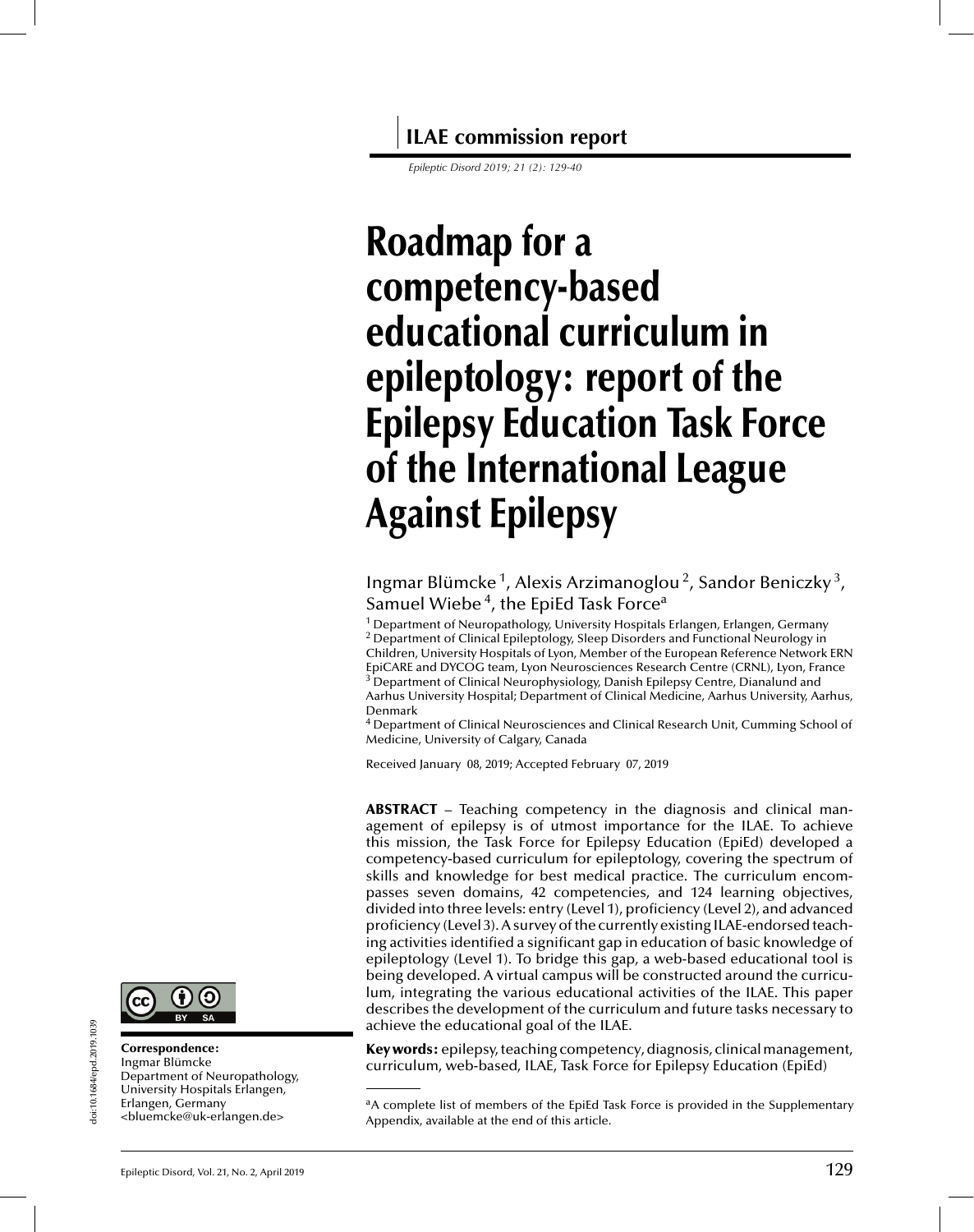Teaching competency in the diagnosis and clinical management of epilepsy is of utmost importance for the ILAE, as the foremost international organization for all professional stakeholders involved in the care of people with epilepsy (PwE). ILAE congresses, regional and national conferences, and symposia, as well as the broad spectrum of topic-oriented teaching and training courses, bear testimony to the ILAE's long track record in epilepsy education. However, the ILAE has not yet developed a common educational curriculum or a competency-based teaching program for healthcare professionals managing PwE. Moving to an "outcome" or "competency-based" approach for the organization of educational materials will allow for a more systematic and strategy approach to developing educational offerings for the ILAE. Furthermore, it will make it possible for ILAE to create formal programs for a variety of learner levels, which can be undertaken in a step-wise, self-paced fashion to achieve educational objectives at various levels. The ILAE Epilepsy Education (EpiEd) Task Force was founded in 2014 to achieve this goal and pave the way towards a web-based,  $21^{st}$ century virtual campus and teaching academy.

# Specific objectives and target audience

The ILAE's stated mission is to ensure that healthcare professionals, patients and their care providers, governments, and the public world-wide have the educational and research resources that are essential in understanding, diagnosing, and treating epilepsy. Accordingly, the educational agenda is paramount in the League's activities. Such an agenda is by necessity vast and multifaceted. It is comprised of multiple levels of expertise aimed at different types of professionals in epilepsy and requires a staged approach. One of the ILAE's primary aims is to support all national actions that will ensure PwE access to clinical practitioners with knowledge in epilepsy for optimal diagnosis and care, ideally epilepsy specialists. Acquiring a full set of competencies in the field of epileptology entails a long educational process, targeting adult and child clinical specialists caring for PwE. On the other hand, many PwE live in countries where access to epilepsy specialists is not always possible or may take several months (Wilmshurst *et al*., 2014). Because seizures are one of the commonest neurological presentations in all clinical settings (WHO, 2017), a common body of knowledge should be made available for all clinical practitioners and hospital-based adult neurology or child neurology units, but also for nurses, allied health professionals, and caregivers working in remote areas. These healthcare professionals are the ones who usually provide care at the time of first presentation with

epilepsy, and they are expected to initiate appropriate investigations and treatment.

On the other hand, many epilepsies are difficult to control and clinically complex, or are the expression of rare brain disorders, requiring interdisciplinary approaches and highly skilled clinicians. In these situations, highly trained specialists are expected to guide specialized care in a cost-effective manner. Such specialized care involves, for example: expertise in ordering and interpreting investigations, such as video-EEG (Jayakar *et al*., 2016; Schomer and Lopes da Silva, 2016; Tatum *et al.*, 2018), neuroimaging, and metabolic and genetic testing; mastering the know-how of complex drug interactions and treatment choices; identifying and managing common comorbidities (Kerr *et al*., 2011; Mula *et al*., 2017); providing counselling regarding life-style issues relevant to epilepsy; identifying early candidates for pre-surgical evaluation; and providing surgical and post-surgical care.

After extensive consultation with its constituency and with educational experts, the ILAE decided to systematically address the educational pathways required for the optimum management of PwE. Accordingly, the ILAE will develop a comprehensive portfolio of educational activities. Learning portfolios can be thought of as "a collection of evidence that learning has taken place" (Snadden and Thomas, 1998). Such portfolios address specific competencies, constituting an assessment-based curriculum and certificate in epilepsy. According to the Institute for Credentialing Excellence (Institute for Credentialing Excellence, Defining Features of Quality Certification and Assessment-Based Certificate Programs 2010, http://www.credentialingexcellence.org), an assessment-based certificate program can be defined as a non-degree granting program that:

– provides instruction and training to aid participants in acquiring specific knowledge, skills, and/or competencies associated with intended learning outcomes; – evaluates participants' achievement of the intended learning outcomes;

– awards a certificate only to those participants who meet the performance, proficiency or passing standard for the assessment(s) (hence the term, "assessmentbased certificate program").

The ILAE curriculum development must be guided by strategies based on adult learning principles and reflecting active learning approaches. The process should address the specific educational needs of healthcare professionals in a global environment with different socio-cultural contexts and access to educational activities (Taylor and Hamdy, 2013). Based on the theory of andragogy, defined as the art and science of adult learning, it is necessary to acknowledge the specific features of adult learners in contrast to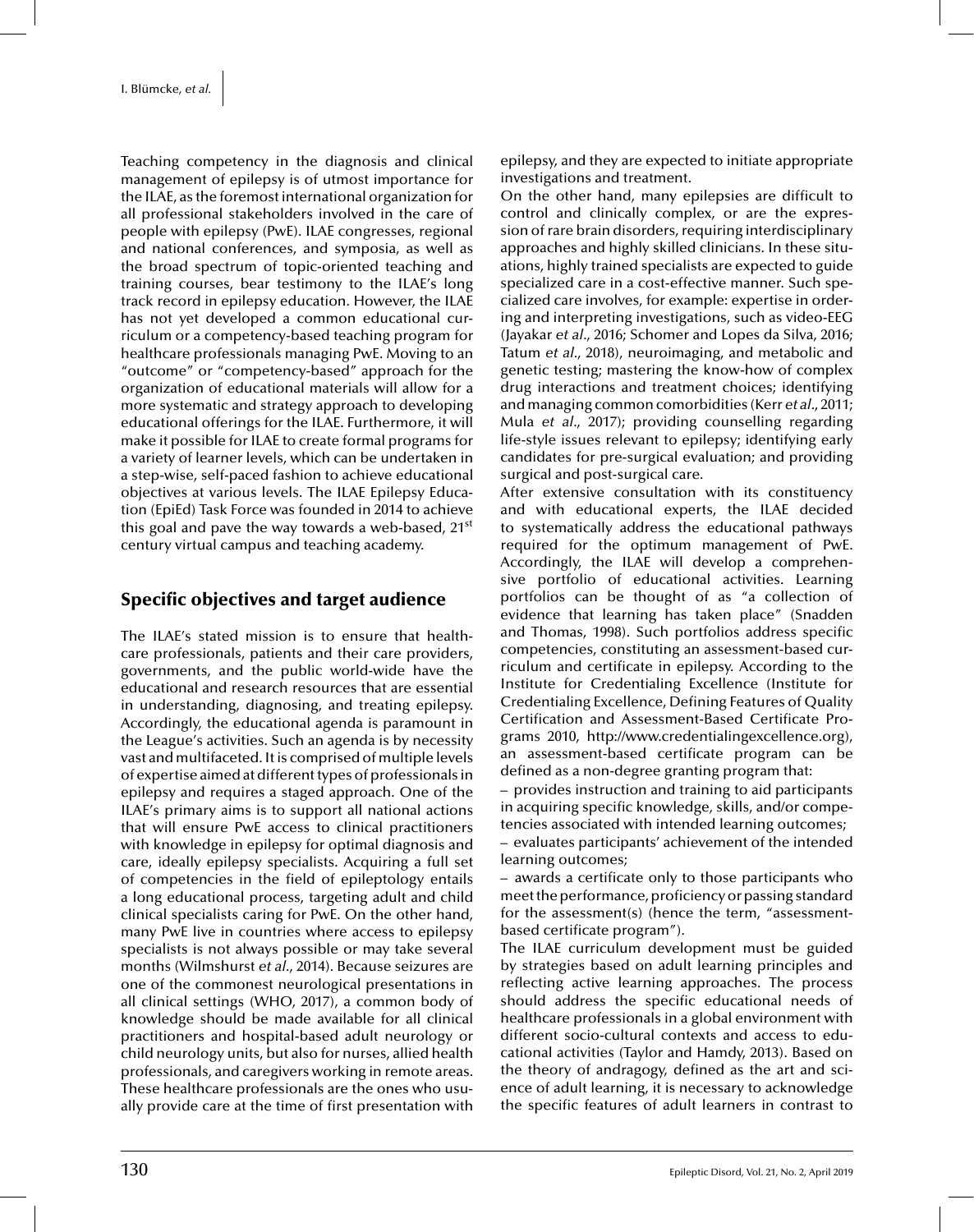children or adolescents, for whom the learning principles are defined as pedagogy (Knowles, 1984a). Adult learning activities have to focus on specific aspects of learner self-perception with autonomy in the learning process and the learner's experience of perceived and unperceived gaps, either by self-assessment or discussion with peers. The learning should have practical relevance, and be goal-oriented and outcome-based, and the learner's readiness and motivation for learning should be fostered by actively performing specific tasks (Kolb, 1984).

Curriculum design is a step-wise process, which traditionally begins with the identification of a "problem" or learning gap. This is followed by formal assessment of learner needs (survey, stakeholder interviews, expert input, *etc.*), the development of learning objectives, choice of educational design, assessment of learning, and then program evaluation (Kern, 1998). It is contemplated that this curriculum will eventually address the epilepsy educational needs of a wide range of professionals dealing with PwE. For example, it would cover the educational competencies required for allied healthcare workers such as nurses, general practitioners, pediatricians, and adult and child neurologists, and would also encompass advanced training and in-depth courses on specific topics for epileptologists.

# Development of the ILAE curriculum for epileptology (2016 ILAE EpiEd survey)

As a first step, EpiEd developed a catalogue of competencies, covering the spectrum of skills and knowledge for best medical practice, irrespective of economic, social or cultural background in a given patient (Mula *et al*., 2017; Carrizosa *et al*., 2018; Murray *et al*., 2018). In 2016, EpiEd launched a worldwide online survey addressing their entire constituency to approve the catalogue. In this survey, respondents were asked to rate each proposed competency as: (1) "extremely important"; (2) "important"; (3) "somewhat important"; (4) "slightly important"; (5) "not at all important"; or (6) "I don't know". In addition, opinions were gathered regarding the importance of developing such a curriculum. The survey was answered by 742 people within an eight-week period covering all six ILAE world regions and the broad spectrum of professional backgrounds. The survey revealed that 94.45% of people would support the creation of a curriculum, 92.11% would apply this curriculum in their own practice, and 73.83% would take or recommend taking an ILAE exam on the competencies addressed by the curriculum, leading to an assessment-based certificate in epileptology. The first milestone reached in our long endeavor to build an international teaching academy was that the ILAE community contributed to, and endorsed a list of competencies in epileptology. This catalogue of competencies was our blueprint for developing the common body of knowledge for the education of healthcare professionals in epileptology. All content was designed to cover these competencies and was targeted to an appropriate level of professional background and experience.

The second step was to assign learning objectives to each domain of competencies, to organize them according to levels of proficiency, and to arrange them in a logical order of implementation. We conceptualized three levels of professional expertise in epileptology, *i.e*. Level 1 or "entry level", Level 2 or "proficiency level", and Level 3 or "advanced proficiency level"; these are described in further detail below. Our didactic methods and the granularity of learning content and educational tools should adapt to these three levels.

With the assistance of educational experts, the EpiEd task force developed a curriculum for the three levels of expertise, encompassing seven domains, 42 competencies, and 124 learning objectives (*table 1*). The entire ILAE curriculum is presented in *appendix 1* as well as on the ILAE's educational website (www.ilae.org).

# Didactic methods and educational tools: a patient-centered approach

Following the process described above, it was concluded that when delivering the ILAE curriculum, it should follow a patient-centered educational approach (Barrows, 1983; Dave Davis and McMahon, 2018), which addresses adult learning styles and needs (Knowles, 1984b; Christianson *et al*., 2007; Taylor and Hamdy, 2013; Palis and Quiros, 2014). Accordingly, the ILAE will implement a comprehensive, webbased learning environment encompassing all the instructional elements required for successful adult learning, hereby addressing motivation, knowledge gain, improvement in skills, and adaptation of professional behavior. This problem-based approach would start with the issues any physician first encounters when examining a new patient presenting with seizures. Recognition of the most important clinical features would be mandatory at this stage for two reasons. First, because it translates directly into decisions to order the most appropriate diagnostic tests. Secondly, because it leads to immediate decisions about initial treatment, without necessarily waiting for the results of the clinical investigations, which may require additional time and resources.

Furthermore, the evaluation of learning content and workflow actively involves the learner, enhances the learning process, and provides information about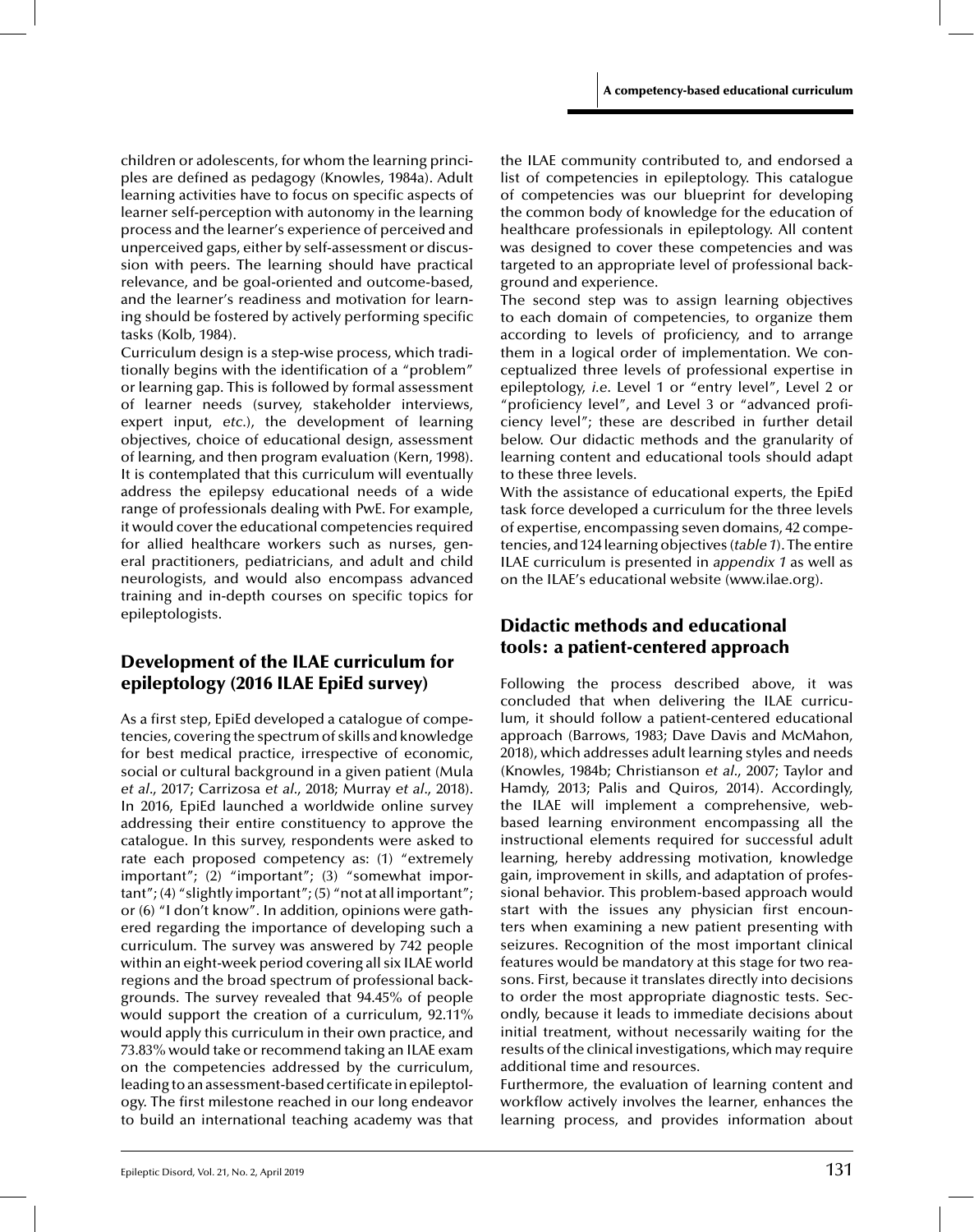| #  | Code | <b>Domain</b>              | <b>Specification</b>                       |
|----|------|----------------------------|--------------------------------------------|
|    | 1.0  | <b>Diagnosis</b>           | 9 competencies and 40 learning objectives  |
| ി  | 2.0  | Counselling                | 10 competencies and 22 learning objectives |
|    | 3.0  | Pharmacological Treatment  | 7 competencies and 18 learning objectives  |
|    | 4.0  | <b>Epilepsy Surgery</b>    | 7 competencies and 7 learning objectives   |
| .5 | 5.0  | Emergencies                | 3 competencies and 9 learning objectives   |
| 6  | 6.0  | Comorbidities              | 2 competencies and 8 learning objectives   |
|    | 7.0  | <b>Biology of Epilepsy</b> | 4 competencies                             |

### Table 1. Learning domains in epileptology.

The curriculum encompasses seven learning domains, each consisting of specific competencies and learning objectives, as specified below (*see appendix 1*). Learning domains constitute the framework of the curriculum and contain elements of all teaching levels, *i.e*. Level 1 (entry), Level 2 (proficiency), and Level 3 (advanced proficiency).

efficiency and application (Palis and Quiros, 2014). Considering the various learning styles, flexibility of learning time demanded by adult learners, and a global approach to address multilingualism, implementation of the curriculum within a virtual learning environment is required. Such an eLearning platform allows the application of the aforementioned adult learning principles and activities, such as web-based-training (WBT) in combination with other didactic formats in a blended learning concept combining asynchronous and synchronous, virtual and onsite, and formal and informal activities. According to the different competency levels and the self-directed approach, the virtual learning and confidence assessment concept will incorporate a guided learning path that is not restricted to a predetermined learning program, but also allows for individual interests and needs (Dave Davis and McMahon, 2018).

# Level 1 (entry level)

This level is intended for clinicians trained in adult and child neurology, internists, pediatricians, and psychiatrists who manage PwE, but may also be of interest to other professionals involved in providing care to PwE. This level covers the basic principles in clinical epileptology which are needed to manage the most common forms of seizures and types of epilepsy, and to provide first-line drug treatment. A web-based program with variable levels of tutor support will offer a catalogue of cases with disease-specific clinical histories and seizure presentations. Unlimited access and linkage to the "eLearning library" will allow a participant to read relevant (pre-selected) primary literature (*e.g.* Kwan and Brodie, 2000; Wiebe *et al.,* 2001; Blümcke *et al.,* 2017), definition and classification

2013; Trinka *et al.,* 2015; Wilson *et al.,* 2015; Glauser *et al.,* 2016; Fisher *et al.,* 2014, 2017; Scheffer *et al.,* 2017), educational review papers or textbook chapters (*e.g*. Engel and Pedley, 2008; Blümcke *et al.,* 2015; Wyllie, 2015; Arzimanoglou *et al.,* 2016; Schomer and Lopes da Silva, 2016), the epilepsy diagnostic manual at www.epilepsydiagnosis.org, and to listen to topicrelated webinars or review self-instructing databases of primary diagnostic investigations. The foremost challenge for the participant in Level 1 will be to draw clinically meaningful and reliable conclusions from the cases presented, leading to initial management decisions. The module will also address common errors in clinical decision-making, a mandatory asset of our eLearning program (Gibson, 2008; Kanner, 2008; Schmidt, 2018). In a second learning phase at this level, the participant can request diagnostic investigations considering cost-effectiveness and the learner's socio-economic setting (Carrizosa *et al.,* 2018). The results of the investigations requested will be presented as an expert report, *i.e*. the participants are not required to perform the investigation, analyze primary data, or prepare a report of the investigation. The results report will inform the learners and help them refine their first diagnostic hypotheses and management decision. The system will evaluate all clinical decisions and management pathways and offer the participants the opportunity to reconsider decision points in order to adapt their professional behavior. This is of particular importance in order to avoid incorrect clinical decisions resulting in suboptimal patient management, *e.g.* poor choice of first-line treatment, not recognizing adverse treatment effects, unnecessary invasive investigation, or unacceptable delays in referring the patient for a pre-surgical evaluation.

schemes (*e.g.* Kwan *et al.,* 2010; Blümcke *et al.,* 2011; Kerr *et al.,* 2011; Blümcke *et al.,* 2013; LaFrance *et al.,*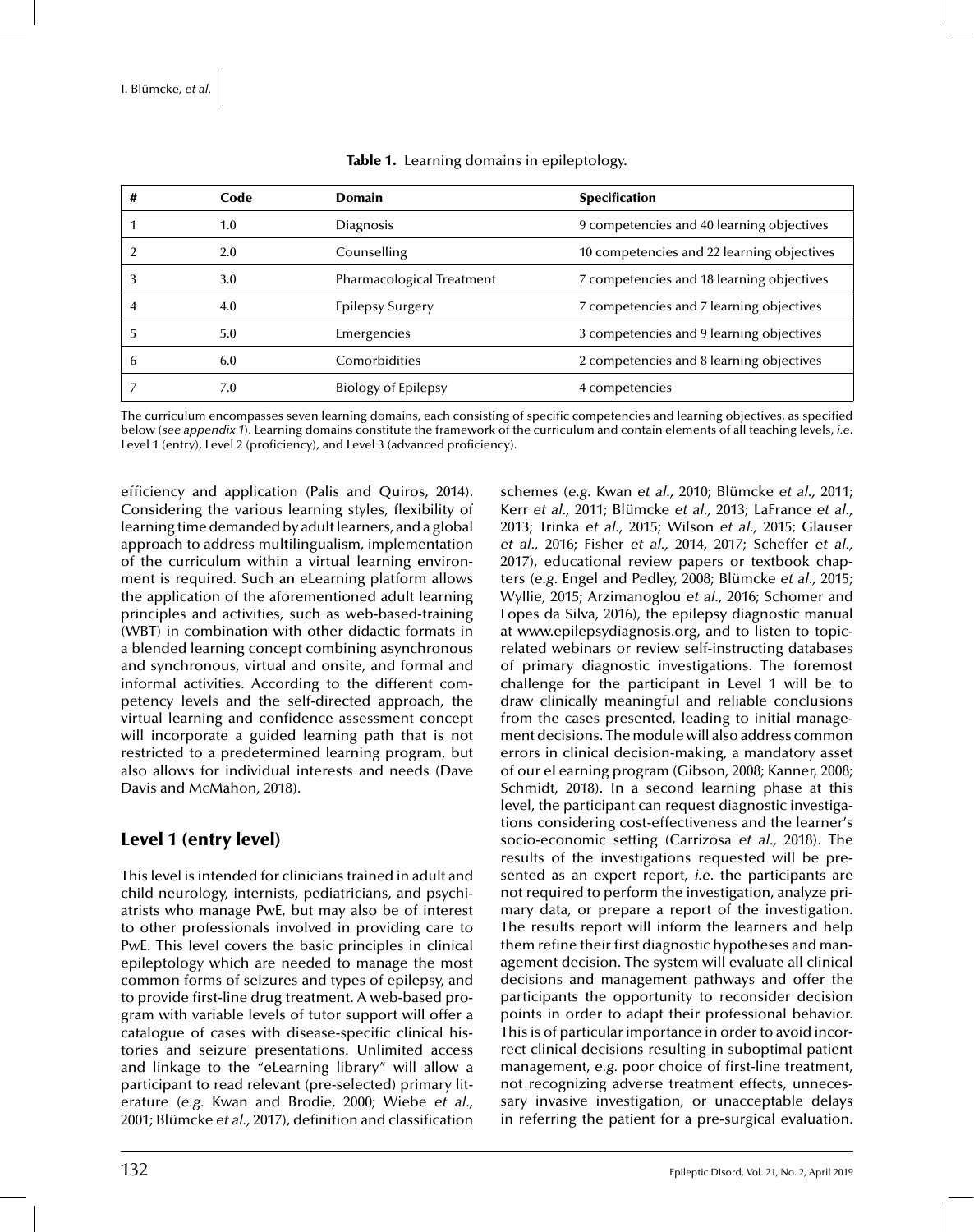In a third phase, the participant will be provided with follow-up information resulting from their treatment regimen. For example, if a patient did not respond to a correctly chosen and appropriately administered first-line treatment, a choice of second-line treatments will be presented as well as avenues to counsel the patient for referral to advanced diagnostic work-up (see Level 2).

A multiple-choice exam will be offered at the conclusion of Level 1. Herein, the learner has to correctly address a random selection of cases not presented during the teaching course. Any new learners who deem themselves sufficiently experienced and knowledgeable of the learning objectives addressed in the entry level can use the self-assessment tool and proceed directly to take the exam. Passing the exam will allow them to advance to Level 2. Notwithstanding, participation in ILAE-endorsed workshops and symposia is encouraged as an aid to successfully accomplish this level. Successful accomplishment of the first level should empower a participant to understand how and when to diagnose various types of seizures and epilepsy, with their many facets related to clinical presentation, etiology, and management strategy.

# Level 2 (proficiency level)

This next level of patient care covers a broader and deeper spectrum of knowledge and skills in epileptology. The complexity of the very different forms of epilepsy, the diversity of underlying etiologies, and the large number of available investigations that have to be prioritized and selected on the basis of electroclinical indications and cost-effectiveness require specific training beyond that of general neurology or child neurology expertise. Proficiency in video-EEG and MRI interpretation are considered absolute prerequisites for those neurologists and child neurologists practicing clinical epileptology. Similarly, the complexity of available therapeutic strategies and their immediate and long-term consequences require motivation, knowledge, and adaptation of professional behavior to ensure best clinical practice.

The ILAE thus proposes a global patient-centered approach incorporating knowledge and skills to build a comprehensive hypothesis on the pathophysiological and anatomical basis of a given form of epilepsy, to choose appropriate first and second-line AEDs, and to recognize at an early stage the indications for pre-surgical evaluation. This includes the capacity to

inform and counsel the patient and the family on prognosis, risk of SUDEP, vocational orientation, sports, and family life. It will also cover skills and knowledge to deal with special patient groups, embracing women of child bearing age or the elderly with associated comorbidities.

Participants qualified for the second level must have successfully accomplished Level 1 or must show evidence for equivalent knowledge (*i.e*. passed the corresponding exam). The common body of knowledge in general epileptology will be presented to the learner and taught with a comprehensive portfolio of case-oriented eLearning modules covering major epileptic conditions, syndromes, but also rare disorders. The eLearning platform will be blended with tutor-guided, web-based teaching courses, advanced face-to-face workshops (see below), or special teaching courses offered at international congresses. The "virtual library" already introduced for Level 1 will encompass a large body of primary literature, standard textbook chapters, and databases for the analysis and interpretation of primary diagnostic investigations, such as EEG and MRI.

We contemplate developing standardized ILAE examinations in order to assess knowledge of independent components or modules at each level of the curriculum, *i.e*. Level 1 and 2. The examination and certification offered by the ILAE educational program are still under consideration. There are many elements that require careful assessment, including, for example, the minimum requirements for each level, the format of the exam (online, face to face, or both), the requirement for additional clinical training in the case of more advanced modules, and the type of certificate granted. These aspects remain to be determined.

# Level 3 (advanced proficiency level)

ILAE's EpiEd Task Force envisioned also a level of advanced proficiency for epileptologists interested in more advanced or specialized training, *e.g.* epilepsy in neonates; planning of intracranial electrode implantation; interpretation of invasive EEG recordings; postprocessing in EEG, MEG and MRI; analysis of genetic investigations; design and management of clinical drug trials; organizing epilepsy surgery centers or epilepsy research programs. These skills will require demonstrated knowledge of Level 2 material, and completion of Level 3 modules typically will require practical clinical training in specialized epilepsy centers.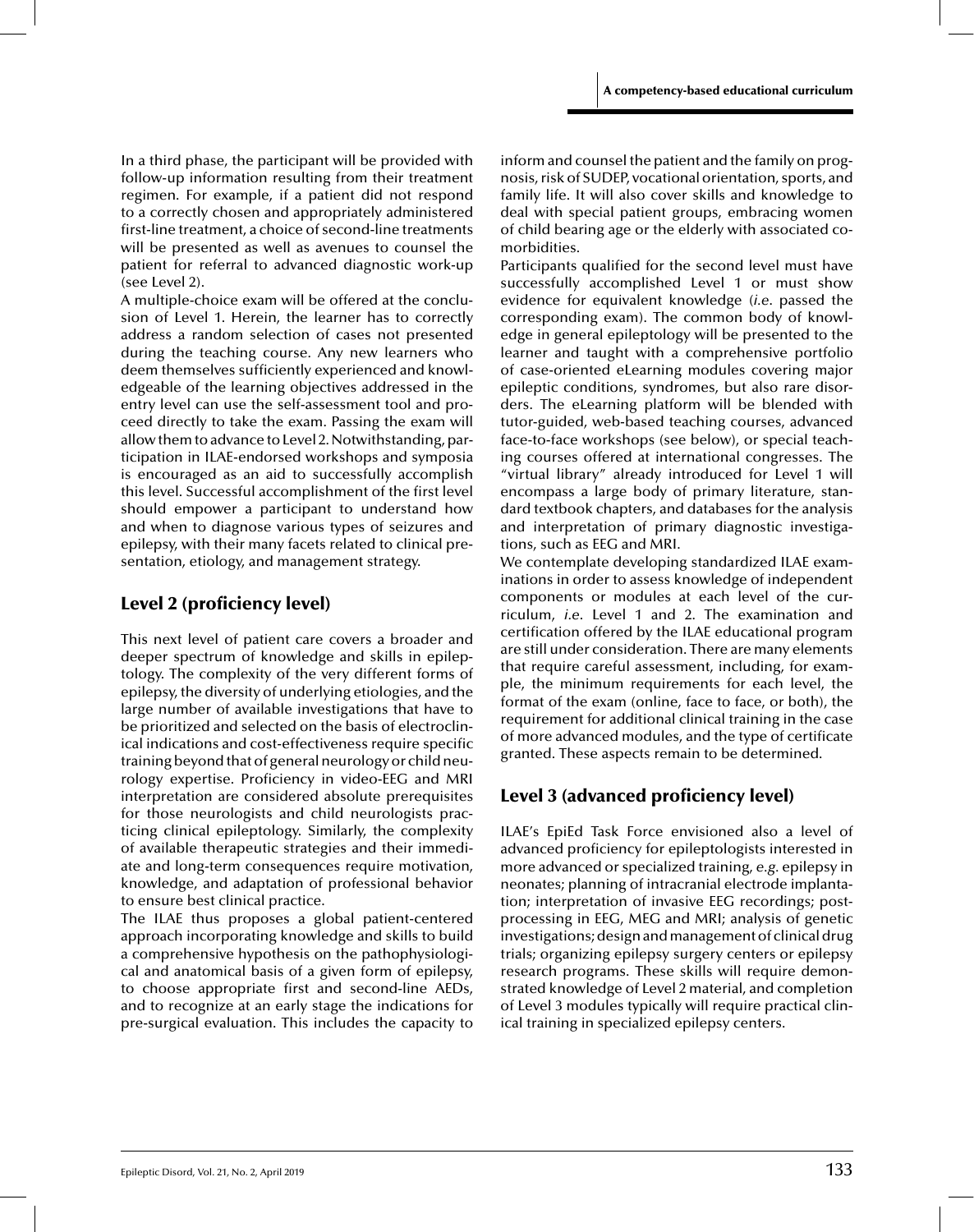| Appendix 1.                             |     |                                                                                                                                                                                                                                                     |                    |  |  |  |  |
|-----------------------------------------|-----|-----------------------------------------------------------------------------------------------------------------------------------------------------------------------------------------------------------------------------------------------------|--------------------|--|--|--|--|
| The body of knowledge for epileptology. |     |                                                                                                                                                                                                                                                     |                    |  |  |  |  |
|                                         |     |                                                                                                                                                                                                                                                     |                    |  |  |  |  |
| Domain                                  |     | <b>Competency</b> Learning Objective                                                                                                                                                                                                                | Level              |  |  |  |  |
| 1.0 Diagnosis                           |     |                                                                                                                                                                                                                                                     |                    |  |  |  |  |
|                                         | 1.1 | Demonstrate working knowledge of etiologies for focal and generalized epilepsies in children and adults<br>1.1.1 Describe the major etiologies for epilepsy <i>(i.e.</i> structural, genetic, infectious, metabolic, immune, and neurodegenerative) | Level 1            |  |  |  |  |
|                                         |     | 1.1.2 Describe the common structural etiologies (e.g. hippocampal sclerosis, tumors, malformations, vascular lesions, traumatic                                                                                                                     | Level 2            |  |  |  |  |
|                                         |     | brain injury, etc.)                                                                                                                                                                                                                                 |                    |  |  |  |  |
|                                         |     | 1.1.3 Describe the common genetic causes of epilepsy (e.g. monogenic or polygenic inheritance, common germline or somatic<br>mutations)                                                                                                             | Level 2            |  |  |  |  |
|                                         |     | 1.1.4 Describe the common infectious causes of epilepsy, including geographical impacts (e.g. bacterial, fungal, viral, parasites)                                                                                                                  | Level 2            |  |  |  |  |
|                                         |     | 1.1.5 Describe the common metabolic causes of epilepsy (e.g. inborn errors of metabolism, glucose transport defect, pyridoxine                                                                                                                      | Level 2            |  |  |  |  |
|                                         |     | dependent seizures, mitochondrial pathologies)                                                                                                                                                                                                      |                    |  |  |  |  |
|                                         |     | 1.1.6 Describe the common immune causes of epilepsy (e.g. Rasmussen encephalitis, LGI1 antibodies, NMDA antibodies, etc.)<br>1.1.7 Describe the common neurodegenerative causes of epilepsy (e.g. Alzheimer's disease, Down syndrome, progressive   | Level 2<br>Level 2 |  |  |  |  |
|                                         |     | myoclonic epilepsies)                                                                                                                                                                                                                               |                    |  |  |  |  |
|                                         | 1.2 | Demonstrate in whom, when and how genetic testing should be applied                                                                                                                                                                                 |                    |  |  |  |  |
|                                         |     | 1.2.1 Decide on which patients to do genetic testing                                                                                                                                                                                                | Level 2<br>Level 3 |  |  |  |  |
|                                         |     | 1.2.2 Decide what type of genetic testing to conduct<br>1.2.3 Interpret and apply the results of genetic testing accurately in the clinical context                                                                                                 | Level 3            |  |  |  |  |
|                                         | 1.3 | Identify and describe seizure semiology using standardized ILAE terminology and classification systems                                                                                                                                              |                    |  |  |  |  |
|                                         |     | 1.3.1 Learn and recognize the seizure semiology and distinguish it from other non-epileptic manifestations                                                                                                                                          | Level 1            |  |  |  |  |
|                                         |     | 1.3.2 Extract semiology information from patient history                                                                                                                                                                                            | Level 1<br>Level 1 |  |  |  |  |
|                                         |     | 1.3.3 Extract semiology information from video recordings<br>1.3.4 Interpret semiological signs and symptoms allowing hypotheses on the localization of focal seizures                                                                              | Level 2            |  |  |  |  |
|                                         |     | 1.3.5 Interpret semiological signs and symptoms suggesting focal vs. generalized onset                                                                                                                                                              | Level 1            |  |  |  |  |
|                                         |     | 1.3.6 Classify seizures according to the ILAE classification                                                                                                                                                                                        | Level 1            |  |  |  |  |
|                                         | 1.4 | Interpret EEG and describe common EEG patterns in children and adults<br>1.4.1 Determine whom should receive EEGs, be familiar with sensitivity and specificity, and how to interpret the report in the                                             | Level 1            |  |  |  |  |
|                                         |     | clinical context                                                                                                                                                                                                                                    |                    |  |  |  |  |
|                                         |     | 1.4.2 Demonstrate knowledge on how to conduct EEG recordings, including technical requirements (e.g. mounting electrodes,                                                                                                                           | Level 2            |  |  |  |  |
|                                         |     | use filters, amplifiers, electrode arrays, etc.)<br>1.4.3 Demonstrate knowledge of montages - advantages and disadvantages                                                                                                                          | Level 2            |  |  |  |  |
|                                         |     | 1.4.4 Interpret topographic (voltage) maps                                                                                                                                                                                                          | Level 2            |  |  |  |  |
|                                         |     | 1.4.5 Recognize the indications for the different types of provocation methods                                                                                                                                                                      | Level 2            |  |  |  |  |
|                                         |     | 1.4.6 Recognize the different types of EEG recordings and methodologies (e.g. invasive, scalp, stereo, video-EEG)<br>1.4.7 Recognize and describe background activity and sleep patterns in all age groups                                          | Level 2<br>Level 2 |  |  |  |  |
|                                         |     | 1.4.8 Recognize and distinguish artifacts and normal variants from abnormal EEG patterns, and take actions necessary for                                                                                                                            | Level 2            |  |  |  |  |
|                                         |     | eliminating artifacts                                                                                                                                                                                                                               |                    |  |  |  |  |
|                                         |     | 1.4.9 Recognize and describe interictal abnormalities                                                                                                                                                                                               | Level 2<br>Level 2 |  |  |  |  |
|                                         |     | 1.4.10 Recognize and describe ictal patterns<br>1.4.11 Recognize and describe ictal and interictal patterns with intracranial recordings                                                                                                            | Level 3            |  |  |  |  |
|                                         |     | 1.4.12 Demonstrate working knowledge of electromagnetic source imaging                                                                                                                                                                              | Level 3            |  |  |  |  |
|                                         | 1.5 | Accurately order and interpret neuroimaging as it pertains to epilepsy                                                                                                                                                                              |                    |  |  |  |  |
|                                         |     | 1.5.1 Recognize the spectrum of MRI sequences optimized for epilepsy                                                                                                                                                                                | Level 2            |  |  |  |  |
|                                         |     | 1.5.2 Decide on whom to do structural neuroimaging<br>1.5.3 Decide when to conduct neuroimaging and repeat as needed                                                                                                                                | Level 1<br>Level 2 |  |  |  |  |
|                                         |     | 1.5.4 Decide when to conduct specialized neuroimaging and which type (e.g. functional, metabolic, post-processing, etc.)                                                                                                                            | Level 2            |  |  |  |  |
|                                         |     | 1.5.5 Interpret and apply the results of specialized neuroimaging accurately in the clinical context                                                                                                                                                | Level 3            |  |  |  |  |
|                                         | 1.6 | Decide which patients should receive lab tests and which types of tests should be ordered                                                                                                                                                           | Level 1            |  |  |  |  |
|                                         | 1.7 | Accurately diagnose and classify epilepsies and epilepsy syndromes using the most recent ILAE classification<br>1.7.1 Accurately distinguish acute symptomatic seizures from epilepsy                                                               | Level 1            |  |  |  |  |
|                                         |     | 1.7.2 Correctly distinguish between focal and generalized epilepsies and recognize epileptic encephalopathies                                                                                                                                       | Level 1            |  |  |  |  |
|                                         |     | 1.7.3 Correctly diagnose and classify focal epilepsies                                                                                                                                                                                              | Level 2            |  |  |  |  |
|                                         |     | 1.7.4 Correctly diagnose and classify generalized epilepsies                                                                                                                                                                                        | Level 1            |  |  |  |  |
|                                         | 1.8 | 1.7.5 Correctly diagnose and classify combined focal and generalized epilepsies including epileptic encephalopathy<br>Recognize common non-epileptic paroxysmal events (e.g. PNES, syncope, parasomnia)                                             | Level 2            |  |  |  |  |
|                                         |     | 1.8.1 Describe the epidemiology, psychiatric and experiential risk factors for PNES                                                                                                                                                                 | Level 1            |  |  |  |  |
|                                         |     | 1.8.2 Recognize the semiology of PNES and the use of video-EEG procedures and suggestion techniques in the diagnosis of                                                                                                                             | Level 2            |  |  |  |  |
|                                         |     | suspected PNES<br>1.8.3 Describe formulation of diagnosis of PNES at different levels as suggested by the ILAE PNES task force                                                                                                                      | Level 2            |  |  |  |  |
|                                         |     | 1.8.4 Recognize the typical semiology and risk profile associated with syncope                                                                                                                                                                      | Level 1            |  |  |  |  |
|                                         | 1.9 | Identify patients at high risk of cardiac death: recognize semiology, risk factors, and initial management of high risk of                                                                                                                          | Level 1            |  |  |  |  |
|                                         |     | cardiac death                                                                                                                                                                                                                                       |                    |  |  |  |  |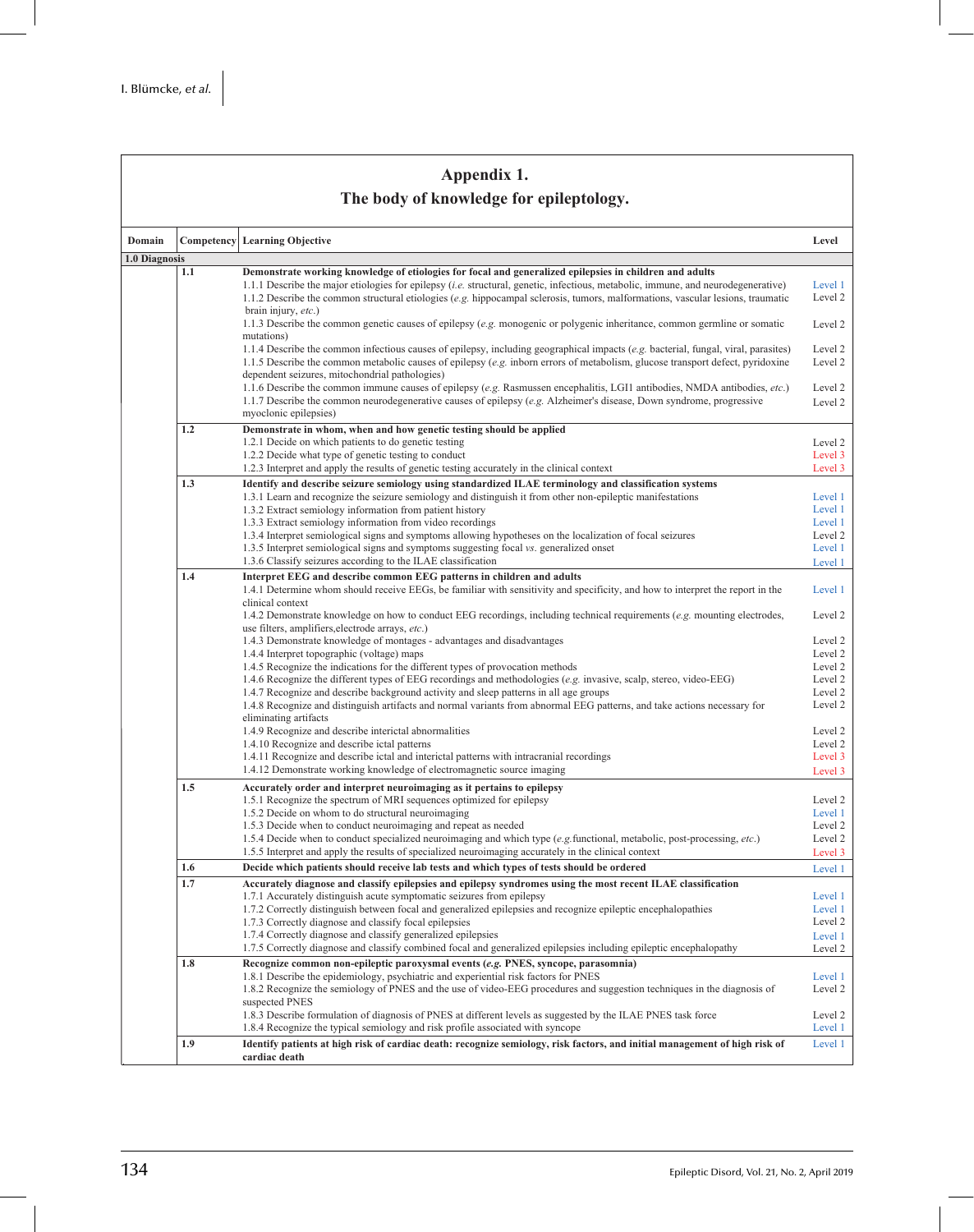| 2.0 Counseling       |                                                                                                                      |                                                                                                                                               |         |
|----------------------|----------------------------------------------------------------------------------------------------------------------|-----------------------------------------------------------------------------------------------------------------------------------------------|---------|
|                      | 2.1                                                                                                                  | Understand and address the culturally-appropriate aspects and consequences of the diagnosis of epilepsy, including stigma                     | Level 1 |
|                      | 2.2                                                                                                                  | Provide guidance on specific issues related to epilepsy                                                                                       |         |
|                      |                                                                                                                      | 2.2.1 Provide guidance on social issues including school integration, work, legal, and related aspects                                        | Level 1 |
|                      |                                                                                                                      | 2.2.2 Provide guidance regarding lifestyle matters, such as driving, sports, alcohol, stress, sleep, drug use, and non-adherence              | Level 1 |
|                      |                                                                                                                      | 2.2.3 Provide guidance regarding safety issues related to seizures                                                                            | Level 1 |
|                      | Communicate information about the causes and consequences of the specific type of epilepsy and its treatments<br>2.3 |                                                                                                                                               |         |
|                      |                                                                                                                      |                                                                                                                                               | Level 1 |
|                      |                                                                                                                      | 2.3.1 Communicate to patients and families, as appropriate, about the epidemiology of epilepsy                                                |         |
|                      |                                                                                                                      | 2.3.2 Educate patients and family about the disease specifics (e.g. prognosis, self-limiting, risk factors, etc.)                             | Level 2 |
|                      |                                                                                                                      | 2.3.3 Educate caregivers about the clinical condition and its management                                                                      | Level 2 |
|                      |                                                                                                                      | 2.3.4 Educate workplace or school stakeholders concerning the patient's needs                                                                 | Level 3 |
|                      |                                                                                                                      | 2.3.5 Provide information to patients regarding potential adverse effects of antiepileptic drugs                                              | Level 1 |
|                      |                                                                                                                      | 2.3.6 Counsel patients and family regarding the risks and benefits of epilepsy surgery                                                        | Level 3 |
|                      | 2.4                                                                                                                  | Counsel patients about medication taper and discontinuation                                                                                   |         |
|                      |                                                                                                                      | 2.4.1 Advise patients in remission                                                                                                            | Level 2 |
|                      |                                                                                                                      | 2.4.2 Advise patients with uncontrolled seizures                                                                                              | Level 2 |
|                      |                                                                                                                      | Recognize when to refer patients for higher level of care (e.g. prolonged video-EEG recording, pre-surgical evaluation,                       |         |
|                      | 2.5                                                                                                                  | uncontrolled epilepsy, lesional epilepsy, epileptic encephalopathy, psychiatric comorbidity, genetic counseling, etc.)                        | Level 1 |
|                      | 2.6                                                                                                                  | Counsel women of childbearing age about the implications and management of epilepsy                                                           |         |
|                      |                                                                                                                      | 2.6.1 Provide guidance regarding contraception                                                                                                | Level 2 |
|                      |                                                                                                                      | 2.6.2 Provide guidance regarding pregnancy, including teratogenicity of the various antiepileptic drugs                                       | Level 2 |
|                      |                                                                                                                      | 2.6.3 Provide guidance regarding post-partum and child care                                                                                   | Level 2 |
|                      |                                                                                                                      | 2.6.4 Provide guidance regarding antiepileptic drugs and hormonal interactions                                                                | Level 2 |
|                      |                                                                                                                      |                                                                                                                                               |         |
|                      | 2.7                                                                                                                  | Provide information and explain to a patient the concept of sudden unexpected death in epilepsy patients (SUDEP) and                          | Level 1 |
|                      |                                                                                                                      | advise on the associated risks                                                                                                                |         |
|                      | 2.8                                                                                                                  | Provide counseling on issues specific to the elderly with epilepsy                                                                            |         |
|                      |                                                                                                                      | 2.8.1 Identify and provide counseling on issues related to comorbidities                                                                      | Level 2 |
|                      |                                                                                                                      | 2.8.2 Identify and provide counseling on issues related to drug interactions                                                                  | Level 2 |
|                      |                                                                                                                      | Provide counseling specific to children with epilepsy and their parents, according to the epilepsy types (e.g. lifestyle,                     |         |
|                      | 2.9                                                                                                                  | cognitive function and prognosis)                                                                                                             | Level 1 |
|                      | 2.10                                                                                                                 | Provide counseling and information in relation to PNES to patients and families                                                               |         |
|                      |                                                                                                                      | 2.10.1 Understand and address the culturally appropriate aspects and consequences of the diagnosis of PNES                                    | Level 1 |
|                      |                                                                                                                      | 2.10.2 Communicate information about the causes and consequences of PNES and the potential of psychological treatment                         | Level 2 |
|                      |                                                                                                                      | 2.10.3 Counsel patients about tapering inappropriate antiepileptic drugs and the role of other medications (anxiolytics,                      | Level 2 |
|                      |                                                                                                                      |                                                                                                                                               |         |
|                      |                                                                                                                      |                                                                                                                                               |         |
|                      |                                                                                                                      | antidepressants) in PNES                                                                                                                      |         |
|                      |                                                                                                                      | 3.0 Pharmacological Treatment                                                                                                                 |         |
|                      | 3.1                                                                                                                  | Demonstrate up-to-date knowledge about the range of pharmacological treatments for epilepsy                                                   |         |
|                      |                                                                                                                      | 3.1.1 Identify the spectrum of action for antiepileptic drugs                                                                                 | Level 1 |
|                      |                                                                                                                      | 3.1.2 Demonstrate knowledge of pharmacokinetics and pharmacodynamics                                                                          | Level 1 |
|                      |                                                                                                                      | 3.1.3 Demonstrate knowledge regarding the adverse effects of antiepileptic drugs                                                              | Level 1 |
|                      |                                                                                                                      | 3.1.4 Demonstrate knowledge of appropriate monitoring of AES serum levels                                                                     | Level 2 |
|                      |                                                                                                                      | 3.1.5 Demonstrate knowledge about drug interactions (e.g. enzyme induction, etc.) for AED/AED and AED/concomitant                             | Level 2 |
|                      |                                                                                                                      | medication (e.g. oral contraceptives, treatment of TB, HIV, etc.)                                                                             |         |
|                      |                                                                                                                      | 3.1.6 Demonstrate knowledge about treatment of psychiatric and cognitive comorbidities in children and adults                                 | Level 3 |
|                      | 3.2                                                                                                                  | Recommend appropriate therapy based on epilepsy presentation                                                                                  |         |
|                      |                                                                                                                      | 3.2.1 Recommend appropriate therapy according to seizure type                                                                                 | Level 1 |
|                      |                                                                                                                      | 3.2.2 Recommend appropriate therapy according to epilepsy syndrome                                                                            | Level 2 |
|                      |                                                                                                                      | 3.2.3 Recommend individualized titrations of optimal dosing for patients including starting and discontinuing medication                      | Level 1 |
|                      |                                                                                                                      | 3.2.4 Communicate information regarding the antiepileptic drug regimen                                                                        | Level 1 |
|                      |                                                                                                                      | 3.2.5 Recommend second-and third-line treatments as necessary                                                                                 | Level 2 |
|                      | 3.3                                                                                                                  | Demonstrate up-to-date knowledge about special aspects of pharmacological treatment                                                           |         |
|                      |                                                                                                                      | 3.3.1 Define treatment strategies considering issues specific to pre-menopausal women                                                         | Level 2 |
|                      |                                                                                                                      | 3.3.2 Define treatment strategies considering issues specific to neonates and very young children                                             | Level 3 |
|                      |                                                                                                                      | 3.3.3 Define treatment strategies considering issues specific to the elderly                                                                  | Level 2 |
|                      |                                                                                                                      |                                                                                                                                               | Level 2 |
|                      |                                                                                                                      | 3.3.4 Define treatment strategies considering issues specific to sexual function and dysfunction                                              | Level 3 |
|                      |                                                                                                                      | 3.3.5 Define treatment strategies considering genetic markers                                                                                 | Level 1 |
|                      |                                                                                                                      | 3.3.6 Define treatment strategies for infectious causes of epilepsy and seizures                                                              |         |
|                      |                                                                                                                      | 3.3.7 Define treatment strategies for immune-mediated causes of epilepsy and seizures                                                         | Level 2 |
|                      | 3.4                                                                                                                  | Demonstrate knowledge about the risks and opportunities associated with drug discontinuation and methodologies for                            | Level 2 |
|                      |                                                                                                                      | individualized implementation                                                                                                                 |         |
|                      | 3.5                                                                                                                  | Identify patients who are drug resistant according to the current ILAE definition                                                             | Level 1 |
|                      | 3.6                                                                                                                  | Demonstrate knowledge of indications, limitations and risks for ketogenic diets                                                               | Level 3 |
|                      | 3.7                                                                                                                  | Demonstrate knowledge of indications, limitations and risks for vagal nerve stimulation and other neuromodulation                             | Level 3 |
|                      |                                                                                                                      | techniques                                                                                                                                    |         |
| 4.0 Epilepsy Surgery |                                                                                                                      |                                                                                                                                               |         |
|                      | 4.1                                                                                                                  | Demonstrate working knowledge of indications for pre-surgical evaluation                                                                      | Level 1 |
|                      |                                                                                                                      |                                                                                                                                               |         |
|                      | 4.2                                                                                                                  | Describe the importance of early surgical intervention regarding neuro-developmental, cognitive, behavioral and social<br>integration aspects | Level 2 |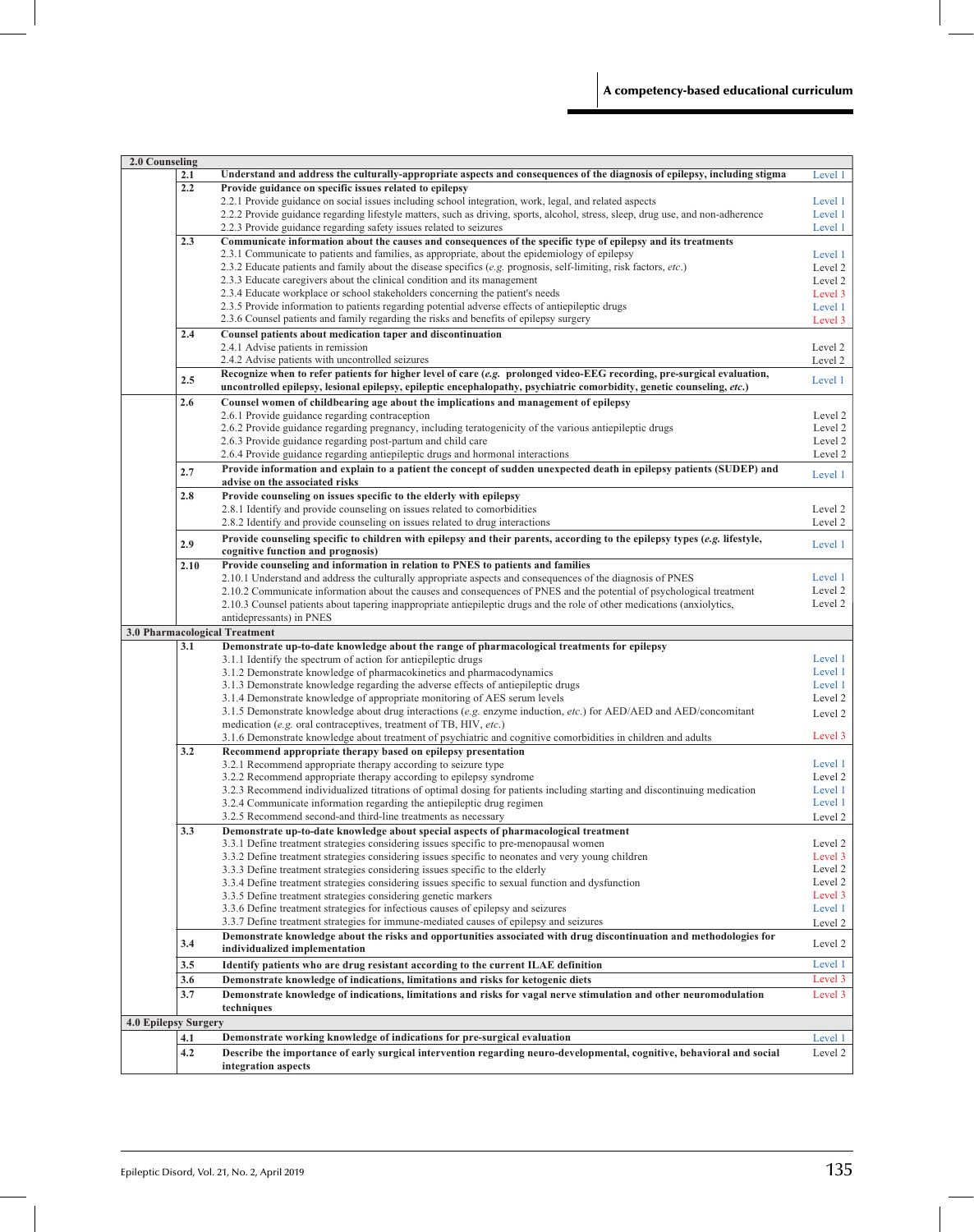|                          | $\overline{4.3}$ | Demonstrate working knowledge of advanced techniques for pre-surgical evaluation                                                       |         |  |  |
|--------------------------|------------------|----------------------------------------------------------------------------------------------------------------------------------------|---------|--|--|
|                          |                  | 4.3.1 Recommend and interpret video-EEG monitoring as appropriate (including when it is indicated to repeat the monitoring)            |         |  |  |
|                          |                  | 4.3.2 Recommend functional neuroimaging as appropriate                                                                                 |         |  |  |
|                          |                  | 4.3.3 Recommend and interpret results of neuropsychological testing, taking into account epilepsy-related factors and other            |         |  |  |
|                          |                  | factors such as mood                                                                                                                   |         |  |  |
|                          |                  | 4.3.4 Demonstrate working knowledge on planning implantation of intracranial electrodes                                                | Level 3 |  |  |
|                          | 4.4              | Demonstrate working knowledge of etiologies amenable to surgical treatment and their prognoses in all age groups                       | Level 2 |  |  |
|                          | 4.5              | Demonstrate ability to integrate information from multi-modal work-up and estimate risks and benefits of surgical                      | Level 3 |  |  |
|                          |                  | therapy                                                                                                                                |         |  |  |
|                          | 4.6              | Demonstrate working knowledge of post-surgical follow-up                                                                               |         |  |  |
|                          |                  | 4.6.1 Demonstrate knowledge about the risks and benefits associated with drug management after epilepsy surgery                        | Level 3 |  |  |
|                          |                  | 4.6.2 Demonstrate working knowledge of post-surgical neurological and psychiatric complications                                        | Level 3 |  |  |
|                          |                  | 4.6.3 Identify situations which require consideration of repeated surgery                                                              | Level 3 |  |  |
|                          |                  | 4.6.4 Identify situations which require rehabilitation following surgery                                                               | Level 3 |  |  |
|                          | 4.7              | Demonstrate the value and need for multidisciplinary teamwork                                                                          | Level 3 |  |  |
| 5.0 Emergencies          |                  |                                                                                                                                        |         |  |  |
|                          | 5.1              | Demonstrate the ability to implement emergency treatment plans for children and adults in and outside the hospital setting             |         |  |  |
|                          |                  | 5.1.1 Articulate the conditions or elements that constitute an emergency                                                               | Level 1 |  |  |
|                          |                  | 5.1.2 Appropriately manage or advise regarding prolonged or sequential seizures                                                        | Level 1 |  |  |
|                          |                  | 5.1.3 Appropriately manage or advise regarding injuries                                                                                | Level 1 |  |  |
|                          |                  | 5.1.4 Appropriately manage or advise regarding drug intoxication or adverse reactions                                                  | Level 1 |  |  |
|                          |                  | 5.1.5 Appropriately manage or advise regarding psychiatric emergencies (e.g. psychosis, self-harm, agitation, suicidal ideation, etc.) | Level 1 |  |  |
|                          | 5.2              | Demonstrate the ability to diagnose status epilepticus in children and adults                                                          |         |  |  |
|                          |                  | 5.2.1 Appropriately diagnose all types of convulsive status epilepticus (including differential diagnosis)                             | Level 1 |  |  |
|                          |                  | 5.2.2 Appropriately diagnose all types of nonconvulsive status epilepticus including EEG interpretations (including differential       | Level 2 |  |  |
|                          |                  | diagnosis)                                                                                                                             |         |  |  |
|                          | 5.3              | Demonstrate the ability to manage status epilepticus in children and adults                                                            |         |  |  |
|                          |                  | 5.3.1 Appropriately manage all types of convulsive status epilepticus including EEG monitoring of treatment effect                     | Level 2 |  |  |
|                          |                  | 5.3.2 Appropriately manage all types of nonconvulsive status epilepticus including EEG monitoring of treatment effect                  | Level 2 |  |  |
| <b>6.0 Comorbidities</b> |                  |                                                                                                                                        |         |  |  |
|                          | 6.1              | Demonstrate the ability to diagnose and manage cognitive and psychiatric comorbidities                                                 |         |  |  |
|                          |                  | 6.1.1 Recognize psychiatric comorbidities, such as depression, anxiety, attention deficit and hyperactivity disorder, psychosis and    | Level 2 |  |  |
|                          |                  | autism spectrum disorders                                                                                                              |         |  |  |
|                          |                  | 6.1.2 Appropriately manage or advise regarding psychiatric comorbidities                                                               | Level 2 |  |  |
|                          |                  | 6.1.3 Adjust anti-seizure treatment as required for psychiatric comorbidities                                                          | Level 2 |  |  |
|                          |                  | 6.1.4 Demonstrate the ability to recognize and manage the special needs of persons with epilepsy and intellectual disability           | Level 3 |  |  |
|                          |                  | 6.1.5 Manage cognitive changes in epilepsy and the cognitive effects of AEDs                                                           | Level 2 |  |  |
|                          | 6.2              | Demonstrate the ability to diagnose and manage somatic comorbidities                                                                   |         |  |  |
|                          |                  | 6.2.1 Diagnose somatic comorbidities, such as those related to epilepsy treatment, causes of epilepsy, or common associated            | Level 2 |  |  |
|                          |                  | conditions                                                                                                                             |         |  |  |
|                          |                  | 6.2.2 Appropriately manage and advise regarding somatic comorbidities                                                                  | Level 2 |  |  |
|                          |                  | 6.2.3 Adjust anti-seizure treatment as required by common somatic comorbidities                                                        | Level 2 |  |  |
| 7.0 Biology of Epilepsy  |                  |                                                                                                                                        |         |  |  |
|                          | 7.1              | Demonstrate working knowledge of ictogenesis                                                                                           | Level 3 |  |  |
|                          | 7.2              | Demonstrate working knowledge of epileptogenesis                                                                                       | Level 3 |  |  |
|                          | 7.3              | Demonstrate awareness of animal models for focal and generalized epilepsies                                                            | Level 3 |  |  |
|                          | 7.4              | Demonstrate knowledge of bidirectional relationship between epilepsy and psychiatric comorbidities                                     | Level 3 |  |  |

The curriculum encompasses seven knowledge domains, 42 competencies, and 124 learning objectives. The codes help to clarify which competency and learning objective (LO) belongs to which learning domain; for example, domain 1, competency 1.1, and learning objective 1.1.1 corresponds to Diagnosis, and so forth. LOs for Level 1 were selected by their primacy and precede any other LO from the same competency. Please note that competencies not further specified were considered also a LO. Importantly, all LOs can serve any of the three teaching levels (see text for further information), *e.g.* Level 1 ("entry level"), Level 2 ("proficiency level"), Level 3 ("advanced proficiency level"). The granularity of information and knowledge must be adjustedto the teaching level and specified in each teaching activity.

# Proposal for the endorsement of educational activities and recommendations for an outcome-based eLearning approach

The spectrum of educational activities addressing the various knowledge domains and skills in epileptology is broad. In past decades, many face-to-face workshops, summer schools or web-based teaching programs have been launched to cover many of these aspects. Through an international survey, EpiEd compiled a catalogue of currently available teaching activities endorsed by the ILAE and advertised through the ILAE website (*see appendix 2*). This survey showed that currently available activities do not cover the entire breadth of the curriculum. In addition, the target audience is not always specified according to the different teaching levels, *i.e*. entry level, proficiency or advanced proficiency levels. It is envisaged, therefore, that the goal will be to harmonize ILAE's future portfolio of web-based courses and face-to-face teaching with the ILAE curriculum, and that, increasingly, courses will clearly specify the learning objectives to be addressed therein. Similarly, standard educational methods should be increasingly adopted by ILAE-endorsed courses; these include student engagement using any of the many adult learning methods,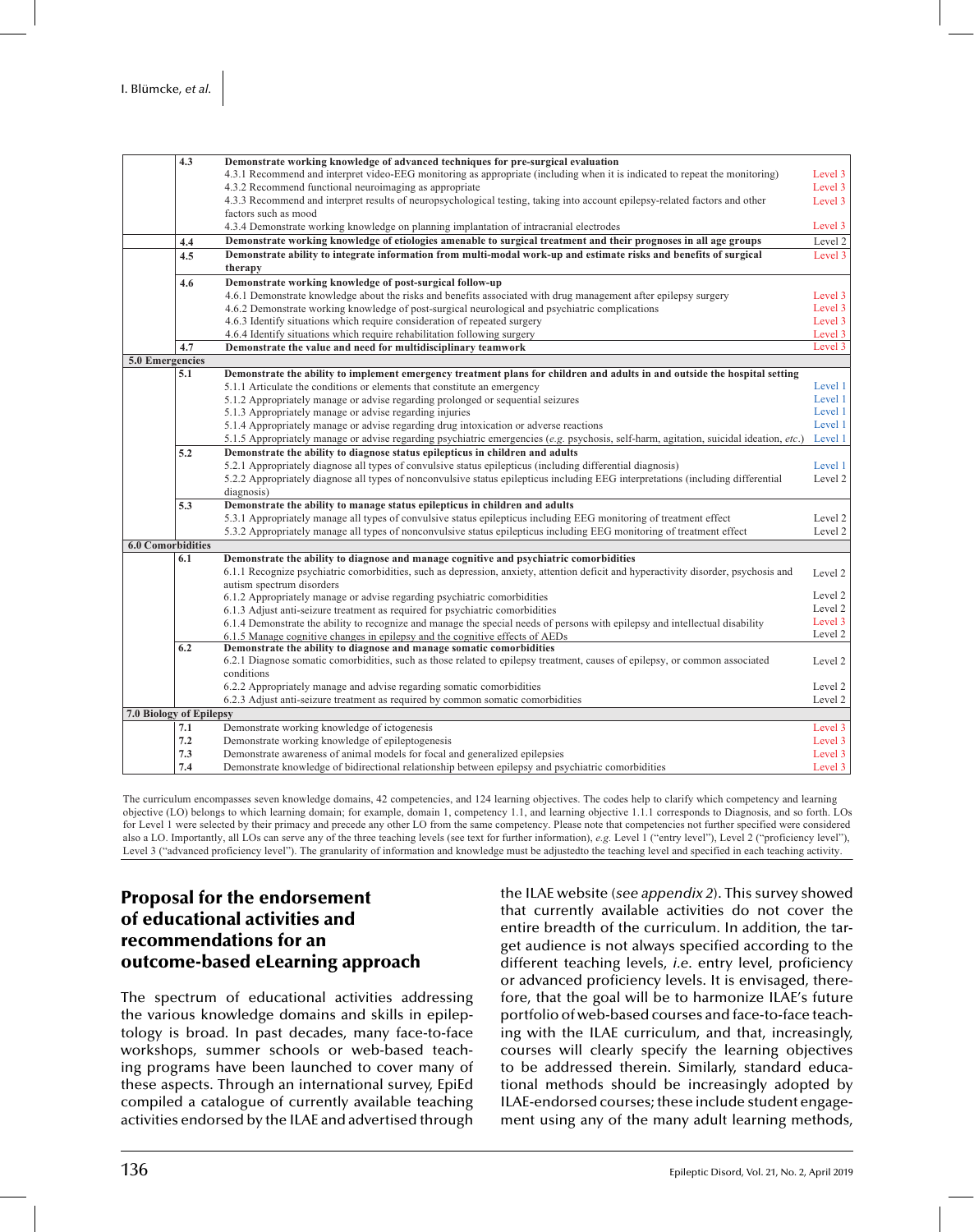## **Appendix 2.**

## **Survey of currently available teaching activities**

## **(2017 ILAE EpiEd survey).**

 In 2017, EpiEd assessed the available ILAE-endorsed teaching activities orldwide in order to identify existing teaching gaps and establish a list of competencies. A list of endorsed and supported courses, workshops, and summer schools was retrieved from ILAE websites. Course directors as well as current chairs of ILAE commissions and task forces were asked to review the course content and match teaching deliverables with the list of competencies. Our survey results helped to create an asset-map of 21 recognized teaching activities (and two web-based MRI activities in preparation; see T22-23):

#### We suggest classifying these teaching activities into the following categories: *ILAE teaching activities endorsed for level 1*

T1: VIREPA EEG in the diagnosis & management of epilepsy - basic (web-based)

T2: ILAE sponsored Latin American Summer School in Epileptology (Brazil)

- T3: Primary Care Course on Epilepsy (Uruguay)
- T4: ILAE-sponsored East European course on Epilepsy (Romania, Bulgaria)
- T5: PET (Pediatric Epilepsy Training) Courses (UK)

#### *ILAE teaching activities endorsed for level 2*

T6: ILAE-sponsored Baltic Sea Summer School on Epilepsy (Estonia) T7: ILAE-sponsored San Servolo Summer School (Italy)

#### *ILAE courses endorsed for level 2 (web-based)*

T8: VIREPA EEG in the diagnosis & management of epilepsy -advanced T9: VIREPA EEG in the diagnosis & management of epilepsy -pediatric T10: VIREPA epilepsy & sleep

#### *ILAE courses endorsed for level 2 (face-to-face)*

T11: ILAE course on neuropathology in epilepsy (Germany, USA, Brazil, China)

T12: ILAE course on neuropsychology in epilepsy (France)

T13: ILAE course on EEG in the first years of life (UK)

T14: ILAE-sponsored Dianalund Summer School on EEG & Epilepsy (Denmark)

T15: ILAE-sponsored SEEG workshop (Canada, China, Italy, France)

T16: ILAE-sponsored Video-EEG Course on Pediatric Epilepsy (Spain)

T17: ILAE course on neuroimaging and epilepsy (Canada)

T18: ILAE-sponsored Epilepsy Surgery Course (EPODES) (Czech Republic)

T19: ILAE-endorsed course, EPIPED on Treatment of Pediatric Epilepsy (Spain, France)

T20: ILAE-endorsed Residential International Course on Drug Resistant Epilepsies (Italy)

#### *Fellowship programs (level 2)*

T21: ILAE-sponsored fellowships (Latin American Academy of Epilepsy)

#### *ILAE courses (in preparation)*

T22: VIREPA MRI reading in epileptology-basic level 1

T23: VIREPA MRI reading in epileptology-advanced level 2

With the exception of T3-4, all courses are given in English. Most courses are eligible for an audience defined by our curriculum as Level 2 (with experience in epileptology). Course hours and registration fees vary considerably. CME credits and final exams are provided by only a few courses. Measurements to reliably test the efficacy and teaching benefit of each course have not yet been established.

The survey disclosed a considerable gap in availability of teaching activities and in accessibility of basic knowledge in epileptology at a regional level. This informed the decisionto focus our initial efforts on building an educational curriculum addressing basic knowledgein epileptology (referred to as "Level 1" in the current report), using webbased teaching methods.

Epileptic Disord, Vol. 21, No. 2, April 2019  $137$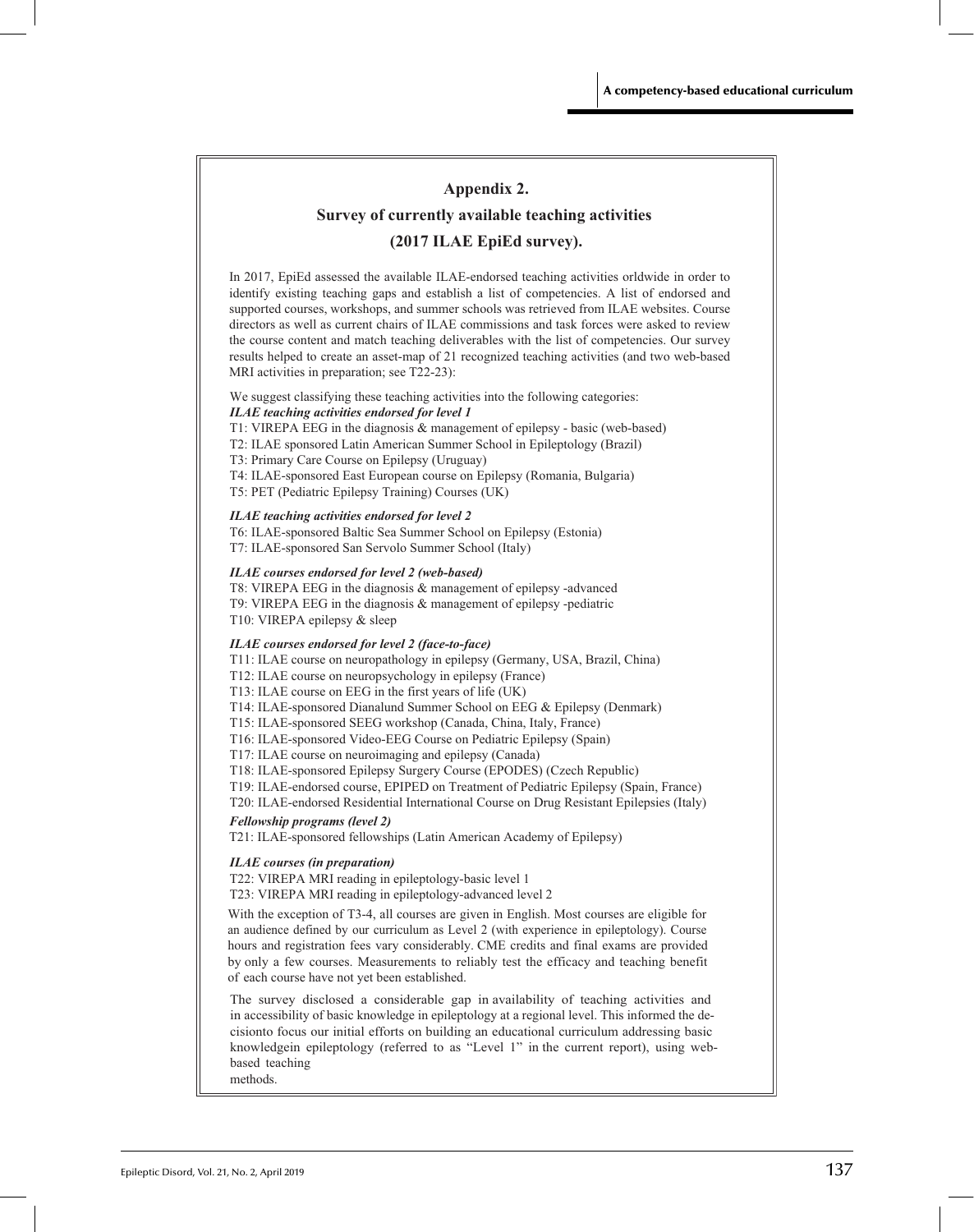such as "think, pair, share", "make a vote", "flipped classroom" and/or "breaking out into smaller groups for a project". Case or project presentations by the students are also highly recommended as a successful engagement method.

Systematic implementation of post-course evaluation of achievements will be another educational milestone to be introduced into ILAE-endorsed teaching activities incrementally. Various national and international guidelines are already available and provide standards for the development and implementation of learning activities for healthcare professionals in continuing professional development (CDP) to guarantee high-quality approaches (Taylor and Hamdy, 2013). Our previous activities for the planning process can be described as a "learning planning cycle" which includes five steps:

- defining the learning objectives;
- assessing and validating the learning gaps;
- defining the learning outcomes;

– defining the educational format, content, and outcome measures;

– and evaluating the achieved outcomes.

The results of the evaluation phase will help define the planning of further educational activities (Moore *et al.,* 2009).

ILAE's Task Force for Epilepsy Education will continue to work and to reiterate this "learning cycle" in order to offer all our constituency, in all parts of the world, a comprehensive portfolio of the 21<sup>st</sup> century, state-of-the-art and competency-based teaching program.  $\Box$ 

#### Disclosures.

None of the authors have any conflict of interest to declare. Disclaimer: The ILAE's assessment-based certificate teaching program is not intended to compete with or replace any medical board accreditation processes established in any country for the professional healthcare management of PwE.

## References

Arzimanoglou A, Cross JH, Gaillard WD, *et al. Pediatric Epilepsy Surgery*. Montrouge, France: John Libbey Eurotext, 2016.

Barrows HS. Problem-based, self-directed learning*. JAMA* 1983; 250: 3077-80.

Blümcke I, Thom M, Aronica E, *et al*. The clinico-pathological spectrum of focal cortical dysplasias: a consensus classification proposed by an ad hoc Task Force of the ILAE Diagnostic Methods Commission*. Epilepsia* 2011; 52: 158-74.

Blümcke I, Thom M, Aronica E, *et al*. International consensus classification of hippocampal sclerosis in temporal lobe epilepsy: a Task Force report from the ILAE Commission on Diagnostic Methods*. Epilepsia* 2013; 54: 1315-29.

Blümcke I, Sarnat HB, Coras R*. Surgical Neuropathology of Focal Epilepsies: Textbook and Atlas*. Montrouge, France: John Libbey Eurotext, 2015.

Blümcke I, Spreafico R, Haaker G, *et al*. Histopathological findings in brain tissue obtained during epilepsy surgery*. New Engl J Med* 2017; 377: 1648-56.

Carrizosa J, Braga P, Albuquerque M, *et al*. Epilepsy for primary health care: a cost-effective Latin American E-learning initiative*. Epileptic Disord* 2018; 20: 386-95.

Christianson CE, McBride RB, Vari RC, Olson L, Wilson HD. From traditional to patient-centered learning: curriculum change as an intervention for changing institutional culture and promoting professionalism in undergraduate medical education*. Acad Med* 2007; 82: 1079-88.

Dave Davis DA, McMahon GT. Translating evidence into practice: Lessons for CPD*. Med Teach* 2018; 40: 892-5.

Engel JJ, Pedley TA*. Epilepsy, a Comprehensive Textbook*. Philadelphia, Baltimore, New York, London, Buenos Aires, Hong Kong, Sydney, Tokyo: Wolters Kluwer, Lippincott Williams & Wilkins, 2008.

Fisher RS, Acevedo C, Arzimanoglou A, *et al*. ILAE official report: a practical clinical definition of epilepsy*. Epilepsia* 2014; 55: 475-82.

Fisher RS, Cross JH, French JA, *et al*. Operational classification of seizure types by the International League Against Epilepsy: Position Paper of the ILAE Commission for Classification and Terminology*. Epilepsia* 2017; 58: 522-30.

Gibson J. *Learning from mistakes in the diagnosis and treatment of epilepsy*. 2008. http://brainblogger.com/2008/10/26/ learning-from-mistakes-in-the-diagnosis-and-treatment-ofepilepsy/.

Glauser T, Shinnar S, Gloss D, *et al*. Evidence-based guideline: treatment of convulsive status epilepticus in children and adults: report of the Guideline Committee of the American Epilepsy Society*. Epilepsy Curr* 2016; 16: 48-61.

Jayakar P, Gotman J, Harvey AS, *et al*. Diagnostic utility of invasive EEG for epilepsy surgery: indications, modalities, and techniques*. Epilepsia* 2016; 57: 1735-47.

Kanner AM. Common errors made in the diagnosis and treatment of epilepsy*. Semin Neurol* 2008; 28: 364-78.

Kern DE*. Curriculum Design for Medical Education - a Six Step Approach*. Baltimore: Johns Hopkins University Press, 1998.

Kerr MP, Mensah S, Besag F, *et al*. International consensus clinical practice statements for the treatment of neuropsychiatric conditions associated with epilepsy*. Epilepsia* 2011; 52: 2133-8.

Knowles MS*. Andragogy in Action*. San Francisco: Jossey-Bass, 1984a.

Knowles M*. The Adult Learner: a Neglected Species*. Houston, Texas: Gulf Publishing Co, 1984b.

Kolb D*. Experimental Learning*. New Jersey: Prentice-Hall, 1984.

Kwan P, Brodie MJ. Early identification of refractory epilepsy*. New Engl J Med* 2000; 342: 314-9.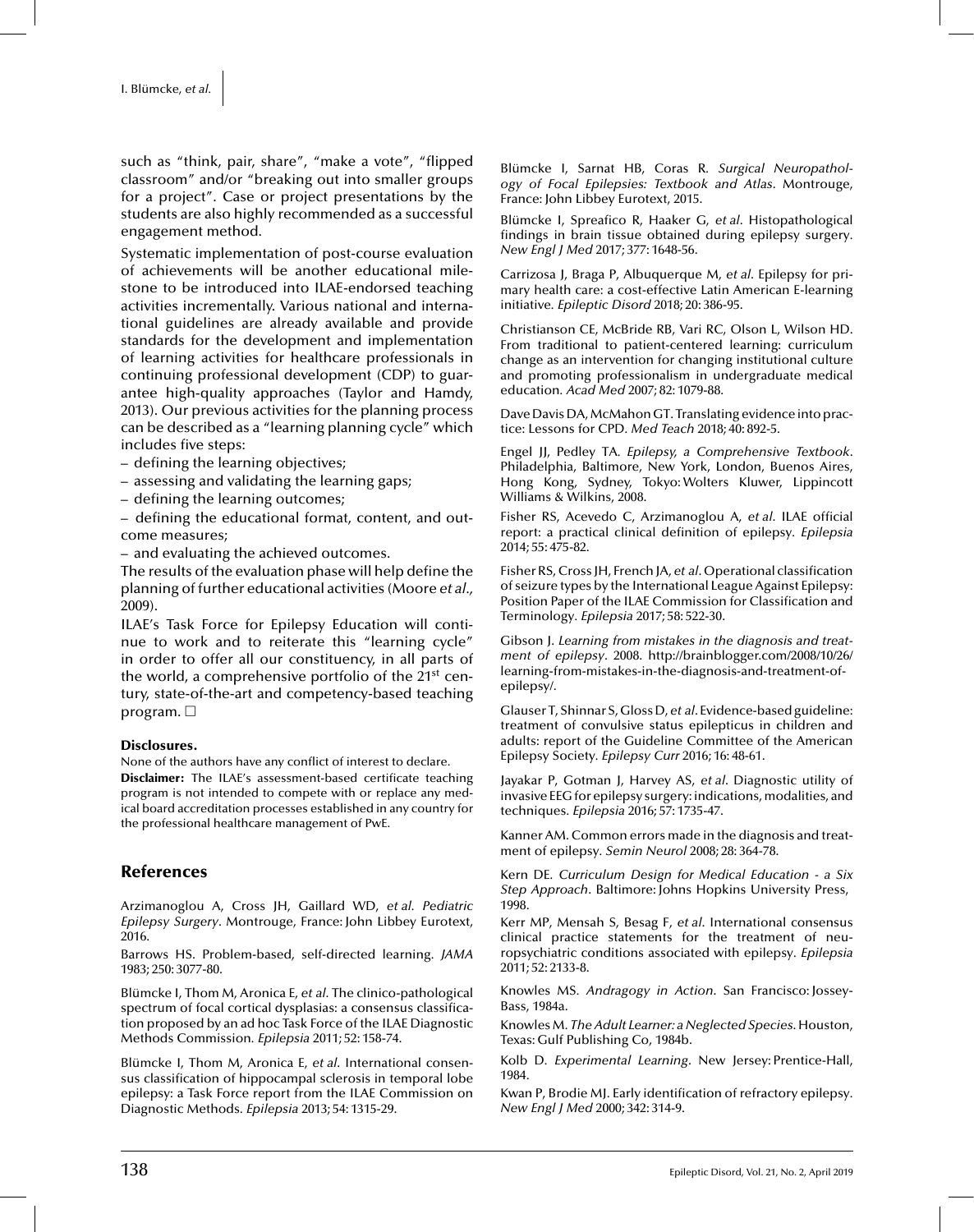Kwan P, Arzimanoglou A, Berg AT, *et al*. Definition of drug resistant epilepsy: consensus proposal by the ad hoc Task Force of the ILAE Commission on Therapeutic Strategies*. Epilepsia* 2010; 51: 1069-77.

LaFrance Jr. WC, Baker GA, Duncan R, Goldstein LH, Reuber M. Minimum requirements for the diagnosis of psychogenic nonepileptic seizures: a staged approach: a report from the International League Against Epilepsy Nonepileptic Seizures Task Force*. Epilepsia* 2013; 54: 2005-18.

Moore Jr. DE, Green JS, Gallis HA. Achieving desired results and improved outcomes: integrating planning and assessment throughout learning activities*. J Contin Educ Health Prof* 2009; 29: 1-15.

Mula M, Cavalheiro E, Guekht A, *et al*. Educational needs of epileptologists regarding psychiatric comorbidities of the epilepsies: a descriptive quantitative survey*. Epileptic Disord* 2017; 19: 178-85.

Murray S, Labbe S, Kothare S, *et al*. Identifying the educational needs of physicians in pediatric epilepsy in order to improve care: results from a needs assessment in Germany, Spain, and the United States*. Epileptic Disord* 2018; 20: 239-56.

Palis AG, Quiros PA. Adult learning principles and presentation pearls*. Middle East Afr J Ophthalmol* 2014; 21: 114-22.

Scheffer IE, Berkovic S, Capovilla G, *et al*. ILAE classification of the epilepsies: position paper of the ILAE Commission for Classification and Terminology*. Epilepsia* 2017; 58: 512-21.

Schmidt D. Errors in the diagnosis of seizure types and epilepsy syndromes. In: *Common Pitfalls in Epilepsy: Case-Based Learning*. Schmidt D, Tatum W, Schachter S. Cambridge: Cambridge University Press, 2018: 66-96.

Schomer DL, Lopes da Silva F*. Niedermeyer's Electroencephalography: Basic Principles, Clinical Applications, and Related Fields*. Oxford: Oxford University Press, 2016.

Snadden D, Thomas ML. Portfolio learning in general practice vocational training-does it work? *Med Educ* 1998; 32: 401-6.

Tatum WO, Rubboli G, Kaplan PW, *et al*. Clinical utility of EEG in diagnosing and monitoring epilepsy in adults*. Clinical Neurophysiol* 2018; 129: 1056-82.

Taylor DC, Hamdy H. Adult learning theories: implications for learning and teaching in medical education: AMEE Guide No. 83*. Med Teach* 2013; 35: e1561-72.

Trinka E, Cock H, Hesdorffer D, *et al*. A definition and classification of status epilepticus-Report of the ILAE Task Force on Classification of Status Epilepticus*. Epilepsia* 2015; 56: 1515-23.

WHO. *Epilepsy fact sheet*. 2017. http://www.who.int/ mediacentre/factsheets/fs999/en/.

Wiebe S, Blume WT, Girvin JP, Eliasziw M. A randomized, controlled trial of surgery for temporal lobe epilepsy*. New Engl J Med* 2001; 345: 311-8.

Wilmshurst JM, Birbeck GL, Newton CR. Epilepsy is ubiquitous, but more devastating in the poorer regions of the world... or is it? *Epilepsia* 2014; 55: 1322-5.

Wilson SJ, Baxendale S, Barr W, *et al*. Indications and expectations for neuropsychological assessment in routine epilepsy care: Report of the ILAE Neuropsychology Task Force, Diagnostic Methods Commission, 2013-2017*. Epilepsia* 2015; 56: 674-81.

Wyllie E*. Wyllie's Treatment of Epilepsy: Principles and Practice*. Philadelphia, Baltimore, New York, London, Buenos Aires, Hong Kong, Sydney, Tokyo: Wolters Kluwer, 2015.